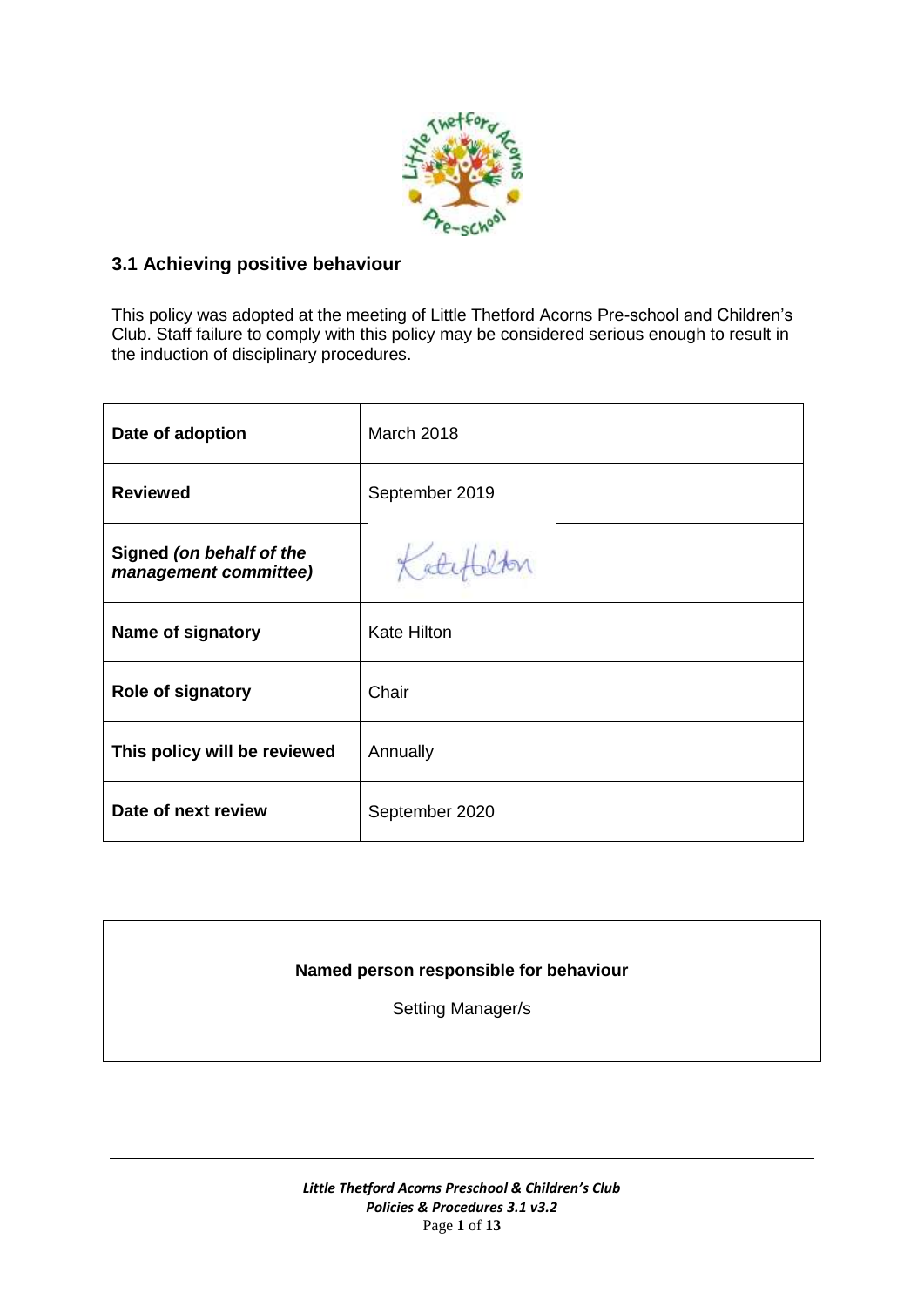# **3.1 Achieving positive behaviour**

**Safeguarding and Welfare Requirement: Managing Behaviour**  Providers must have and implement a behaviour management policy, and procedures.

#### **Policy statement**

Our setting believes that children flourish best when their personal, social and emotional needs are met, and where there are clear, fair and developmentally appropriate expectations for their behaviour.We recognise that as children grow and develop they learn about boundaries, the difference between right and wrong, to consider the views, feelings, needs and rights of others and the impact that their behaviour has on people, places and objects. The development of these skills requires adult guidance to help support, encourage and model appropriate behaviours, and to offer intervention and support when children struggle with conflict and emotional situations. Embedded in our everyday practice is the focus on children's personal, social and emotional development. Throughout our practice we ensure that children learn right from wrong, mix and share with other children, value other's views, know about similarities and differences between themselves and others, and challenge negative attitudes and stereotypes.

- We acknowledge considerate behaviour such as kindness and willingness to share and support each child in developing self-esteem, confidence and feelings of competence.
- We support each child in developing a sense of belonging in our group, so that they feel valued and welcome.
- We build on an ethos that actively promotes a positive, supportive and secure environment that values people.

Our behaviour policy is aimed at supporting all children. All staff agree on a consistent approach which focuses on the behaviour of the child but does not damage the child's sense of self-worth. We will ensure that the child knows that some behaviour is unacceptable, but she/he is valued and not to be blamed for any incidence which has occurred.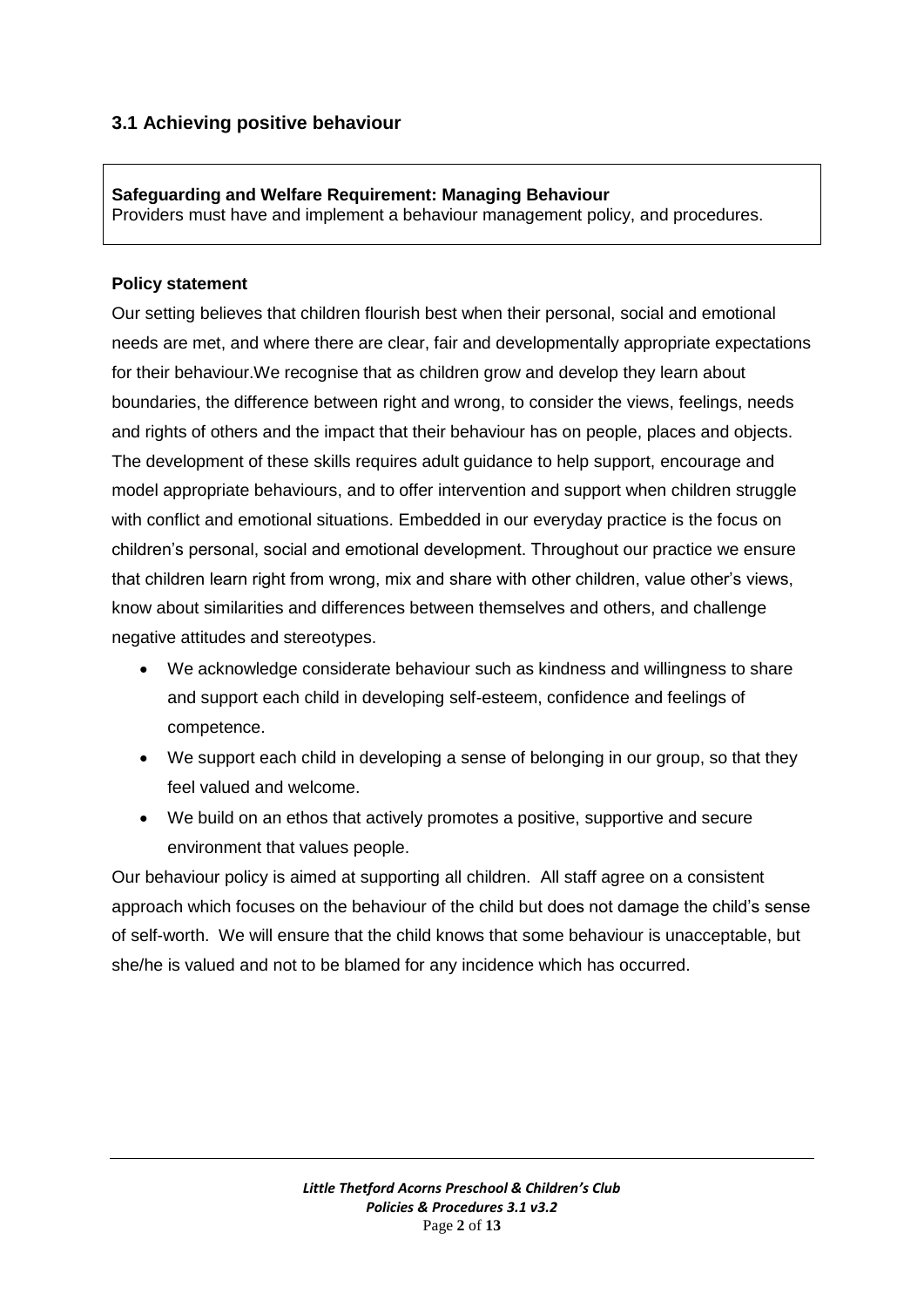# **COVID 19 Update**

This is an unsettling time for young children. Practitioners are alert to the emotional wellbeing of children who may be affected by the disruption to their normal routine. Where a child's behaviour gives cause for concern, practitioners take into consideration the many factors that may be affecting them. This is done in partnership with the child's parents/carers and the principles of this procedure are adhered to.

# **Procedures**

- In order to manage children's behaviour in an appropriate and positive way we have a named person who has overall responsibility for our programme of supporting personal, social and emotional development, including issues concerning behaviour.
- We require the named person to:
- keep up-to-date with the latest legislation, research and thinking on promoting positive behaviour, and on handling children's behaviour where it may require additional support;
- access relevant sources of expertise on promoting positive behaviour within the programme for supporting personal, social and emotional development ; and
- Check that all staff have relevant in-service training on promoting positive behaviour.
- attend relevant training to help understand and guide appropriate models of behaviour;
- implement the setting's behaviour procedures including the stepped approach;
- have the necessary skills to support other staff with behaviour issues and to access expert advice, if necessary;
- ensure all staff complete the Promoting Positive Behaviour programme, on Educare [\(http://pre-school.educare.co.uk/Login.aspx\)](http://pre-school.educare.co.uk/Login.aspx)
- We recognise that approaches for interacting with other people vary between cultures and requires staff to be aware of, and respect, those used by members of the setting.
- We require all staff, volunteers and students to provide a positive model of behaviour by treating children, parents and one another with friendliness, care and courtesy at all times.
- We familiarise new staff and volunteers with the setting's Achieving Positive Behaviour Policy and its guidelines for behaviour.
- We work in partnership with children's parents. Parents are regularly informed about their children's behaviour by their key person. We work with parents to address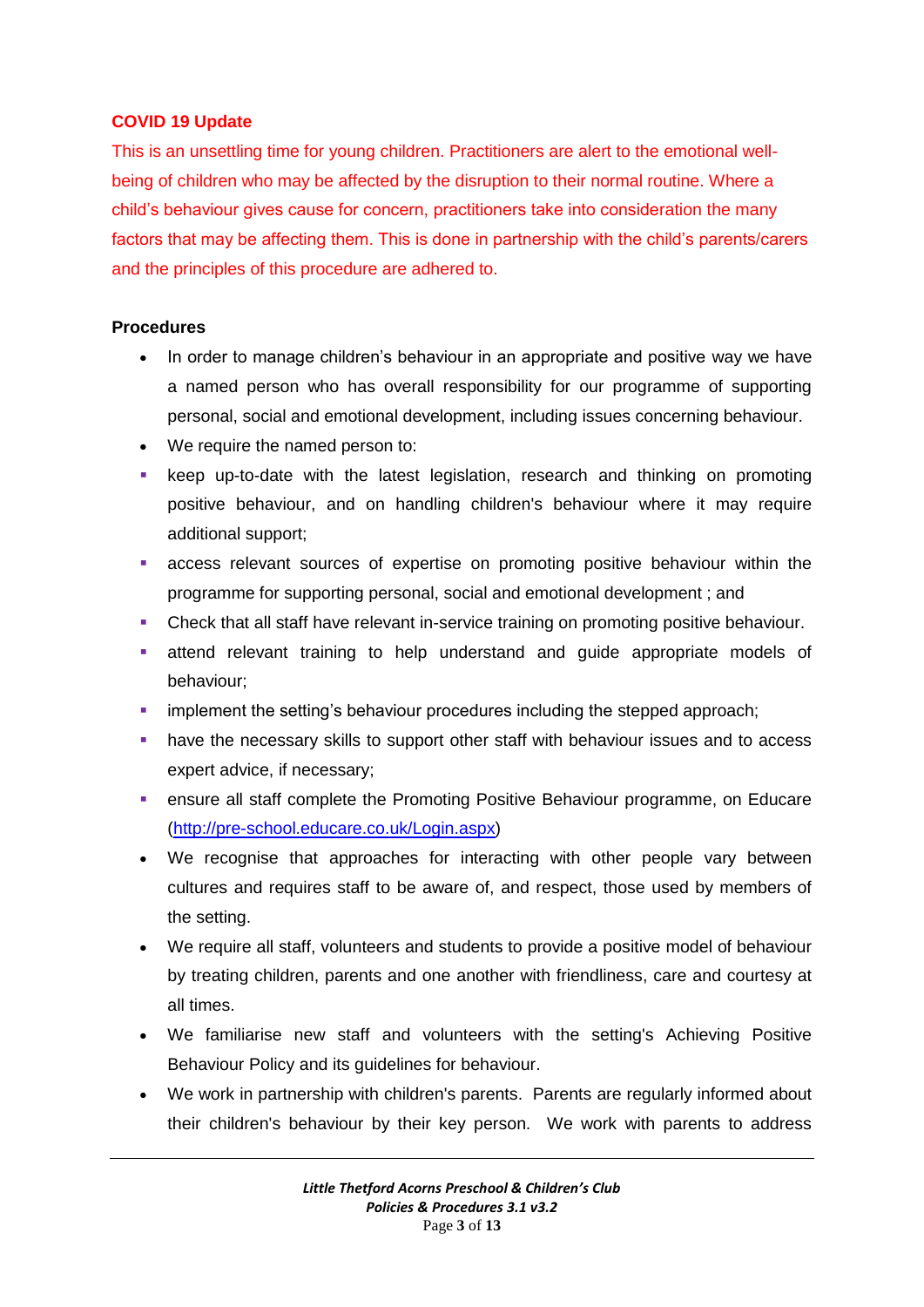recurring inconsiderate behaviour, using our observation records to help us to understand the cause and to decide jointly how to respond appropriately.

- We ensure that there are enough popular toys and resources and sufficient stimulating activities available so that children are meaningfully occupied without the need for unnecessary conflict over sharing and waiting for turns.
- When children behave in inconsiderate ways we help them to understand the outcomes of their action and support them in learning how to cope more appropriately.
- We aim to support children with their behaviour, we recognise that behaviour is a form of communication and we will support children in communicating their emotions in effective ways, we talk about emotions regularly and recognise that even if an incident has happened then both children need support. In the event of a serious incident, or repeated unwanted behaviour or hurtful behaviour, we will talk to the child demonstrating the hurtful behaviour, and depending on their level of understanding and previous patterns of behaviour, we may ask a child to find somewhere to sit and have a think about their behaviour, where the child can discuss their feelings and the feelings of others as a result of their behaviour we will talk about these feelings and encourage them to talk.
- We NEVER use physical or corporal punishment, such as smacking or shaking. Children are NEVER threatened with these.
- We do not use techniques intended to single out and humiliate individual children.
- In cases of serious misbehaviour, such as racial or other abuse, we immediately make clear the unacceptability of the behaviour and attitudes, by means of explanations rather than personal blame.
- We do not shout or raise our voices in a threatening way to respond to children's inconsiderate behaviour.
- When young children behave in inconsiderate ways, we recognise that strategies for supporting them will need to be developmentally appropriate and differ from those for older children. Young children are unable to regulate their own emotions, such as fear, anger or distress, and so require sensitive adults to help them do this.
- Common inconsiderate or hurtful behaviours of young children include tantrums, biting or fighting. Staff will remain calm and patient, offering comfort to intense emotions and help the child manage their feelings and talk about them to help resolve issues and promote understanding.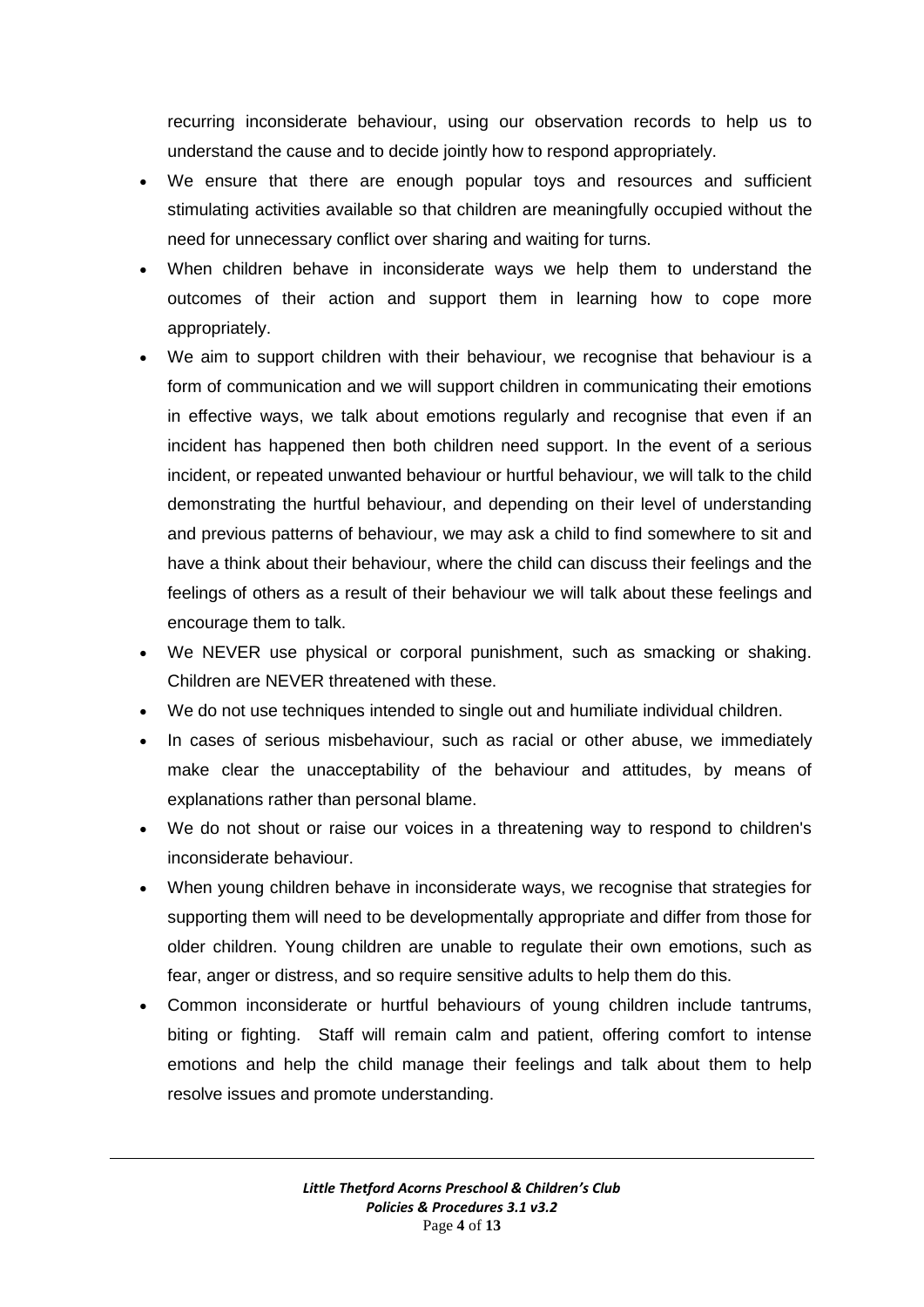- If tantrums, biting or fighting are frequent, we try to find out the underlying cause, such as a change or upheaval at home, or frequent change of carers. Sometimes a child has not settled in well and the behaviour may be the result of 'separation anxiety'.
- We focus on ensuring a child's attachment figure (their key person) is building a strong relationship with the child to provide security.

# **Rough and tumble play and fantasy aggression**

- Young children often engage in play that has aggressive themes such as superhero and weapon play. Some children appear pre-occupied with these themes, but their behaviour is not necessarily a precursor to hurtful behaviour or bullying. Although it may be inconsiderate at times and may need addressing using strategies as above.
- We recognise that teasing and rough and tumble play are normal for young children and are acceptable within limits. We regard these kinds of play as prosocial and not as problematic or aggressive.
- We will develop strategies to contain play that are agreed and understood with the children, with acceptable behavioural boundaries to ensure children are not hurt.
- We recognise that fantasy play also contains many violently dramatic strategies, such as blowing up, shooting etc., and that themes often refer to 'goodies and baddies' and as such offer opportunities for us to explore concepts of right and wrong.
- We aim to tune in to the content of the play, perhaps suggesting alternative strategies for heroes and heroines, and make the most of 'teachable moments' to encourage empathy and lateral thinking to explore alternative scenarios and strategies for conflict resolution.

#### **Hurtful behaviour**

 We do take hurtful behaviour very seriously, however it is also important to realise that we are caring for very young children who can find it difficult to express themselves safely and considerately and so we must support all our children. Most children under the age of five will at some stage hurt or say something hurtful to another child, especially if their emotions are high at the time. However, it is not helpful to label this behaviour as 'bullying'. For children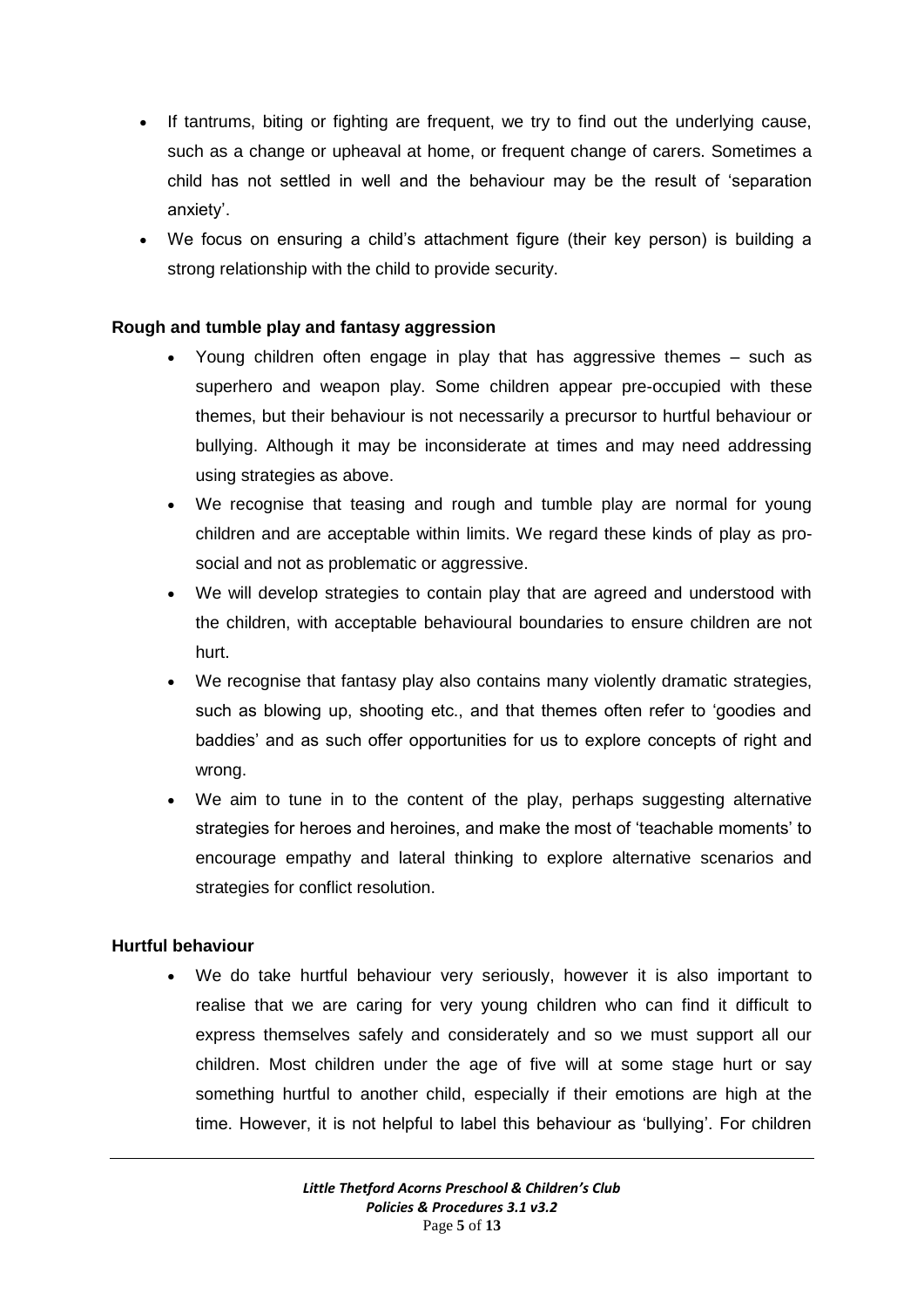under five, hurtful behaviour is momentary, spontaneous and often without cognisance of the feelings of the person whom they have hurt.

- We recognise that young children behave in hurtful ways towards others because they have not yet developed the means to manage intense feelings that sometimes overwhelm them.
- We will help them manage these feelings as they have neither the biological means nor the cognitive means to do this for themselves.
- We require all staff, volunteers and students to use positive strategies for handling any inconsiderate behaviour, by helping children find solutions in ways which are appropriate for the children's ages and stages of development. Such solutions may include, acknowledgement of feelings, explanation as to what was not acceptable, and supporting children to gain control of their feelings so that they can learn a more appropriate response. We understand that selfmanagement of intense emotions, especially of anger, happens when the brain has developed neurological systems to manage the physiological processes that take place when triggers activate responses of anger or fear.
- We can help this process by offering support, calming the child who is angry, as well as the one who has been hurt by the behaviour. By helping the child to return to a normal state we are helping the brain to develop the physiological response system that will help the child be able to manage his or her own feelings.
- We do not engage in punitive responses to a young child's rage as that will have the opposite effect.
- Our way of responding to pre-verbal children is to calm them through holding and cuddling. Verbal children will also respond to cuddling to calm them down, but we offer them an explanation and discuss the incident with them to their level of understanding.
- We help young children learn to empathise with others, understanding that they have feelings too and that their actions impact on others' feelings.
- We help young children develop pro-social behaviour, such as resolving conflict over who has the toy.
- We are aware that the same problem may happen over and over before skills such as sharing and turn-taking develop. In order for both the biological maturation and cognitive development to take place, children will need repeated experiences with problem solving, supported by patient adults and with clear boundaries.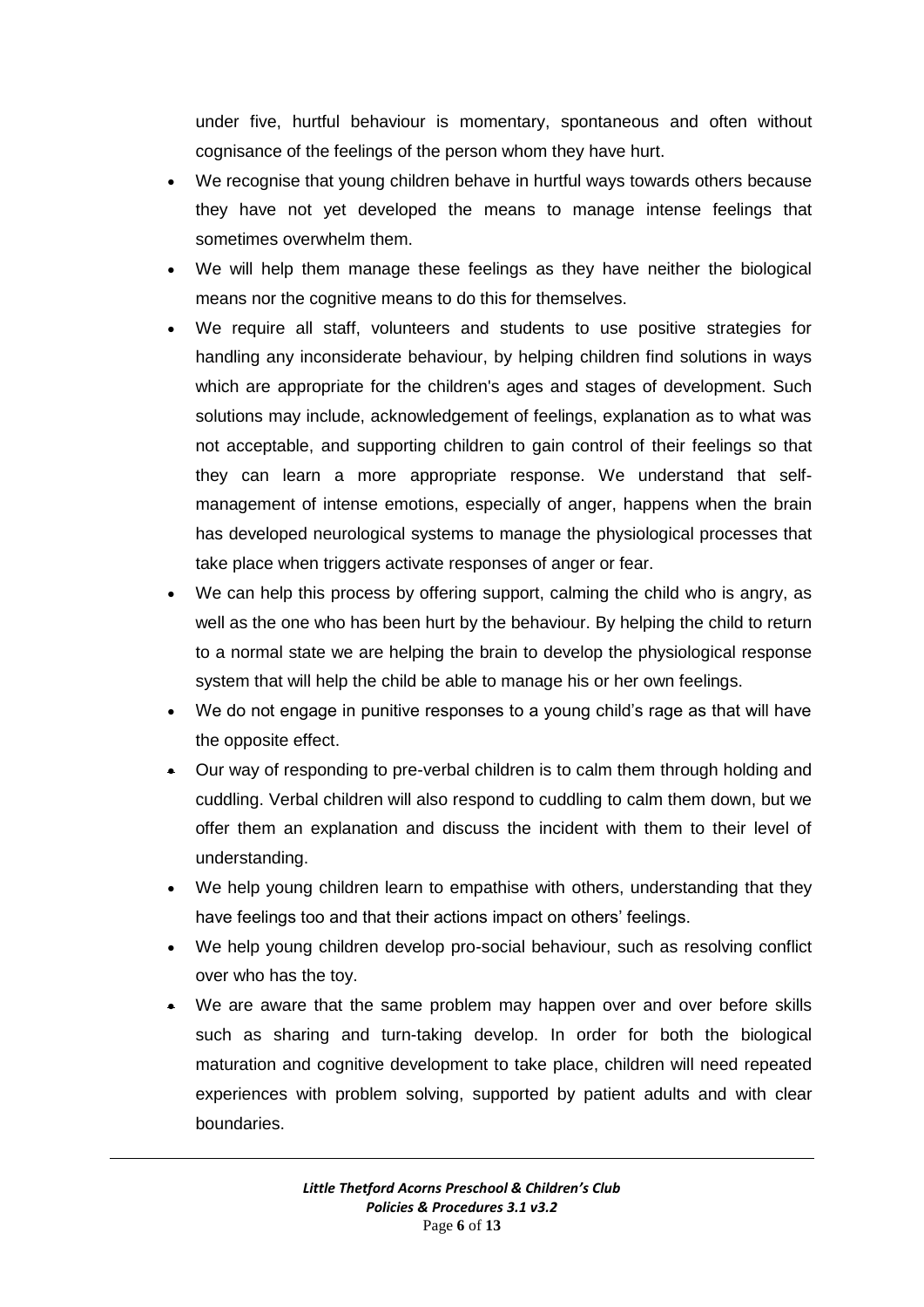- We help a child to understand the effect that their hurtful behaviour has had on another child. However, we do not force children to say sorry, but encourage this where it is clear that they are genuinely sorry and wish to show this to the person they have hurt.
- When hurtful behaviour becomes problematic, we work with parents to identify the cause and find a solution together recognising that there may be underlying difficulties.

# **Challenging Behaviour/Aggression by children towards other children**

- Any aggressive behaviour by children towards other children will result in a staff member intervening immediately to challenge and prevent escalation.
- If the behaviour has been significant or may potentially have a detrimental effect on the child, the parents of the child who has been the victim of behaviour and the parents of the child who has been the perpetrator should be informed.
- The designated person will contact children's social services if appropriate, i.e., if a child has been seriously injured, or if there is reason to believe that a child's challenging behaviour is an indication that they themselves are being abused.
- The designated person will make a written record of the incident, which is kept in the child's file; in line with the *Safeguarding children, young people and vulnerable adults* policy.
- The designated person should complete a risk assessment related to the child's challenging behaviour to avoid any further instances.
- The designated person should meet with the parents of the child who has been affected by the behaviour to advise them of the incident and the setting's response to the incident.
- Ofsted should be notified if appropriate, i.e., if a child has been seriously injured.
- Relevant health and safety procedures and procedures for dealing with concerns and complaints should be followed.
- Parents should also be asked to sign risk assessments where the risk assessment relates to managing the behaviour of a specific child.

Bullying is a behaviour that both parents and practitioners worry about. Bullying is a deliberate, aggressive and repeated action, which is carried out with intent to cause harm or distress to others. It requires the child to have 'theory of mind' and a higher level of reasoning and thinking, all of which are complex skills that most three-year-olds have not yet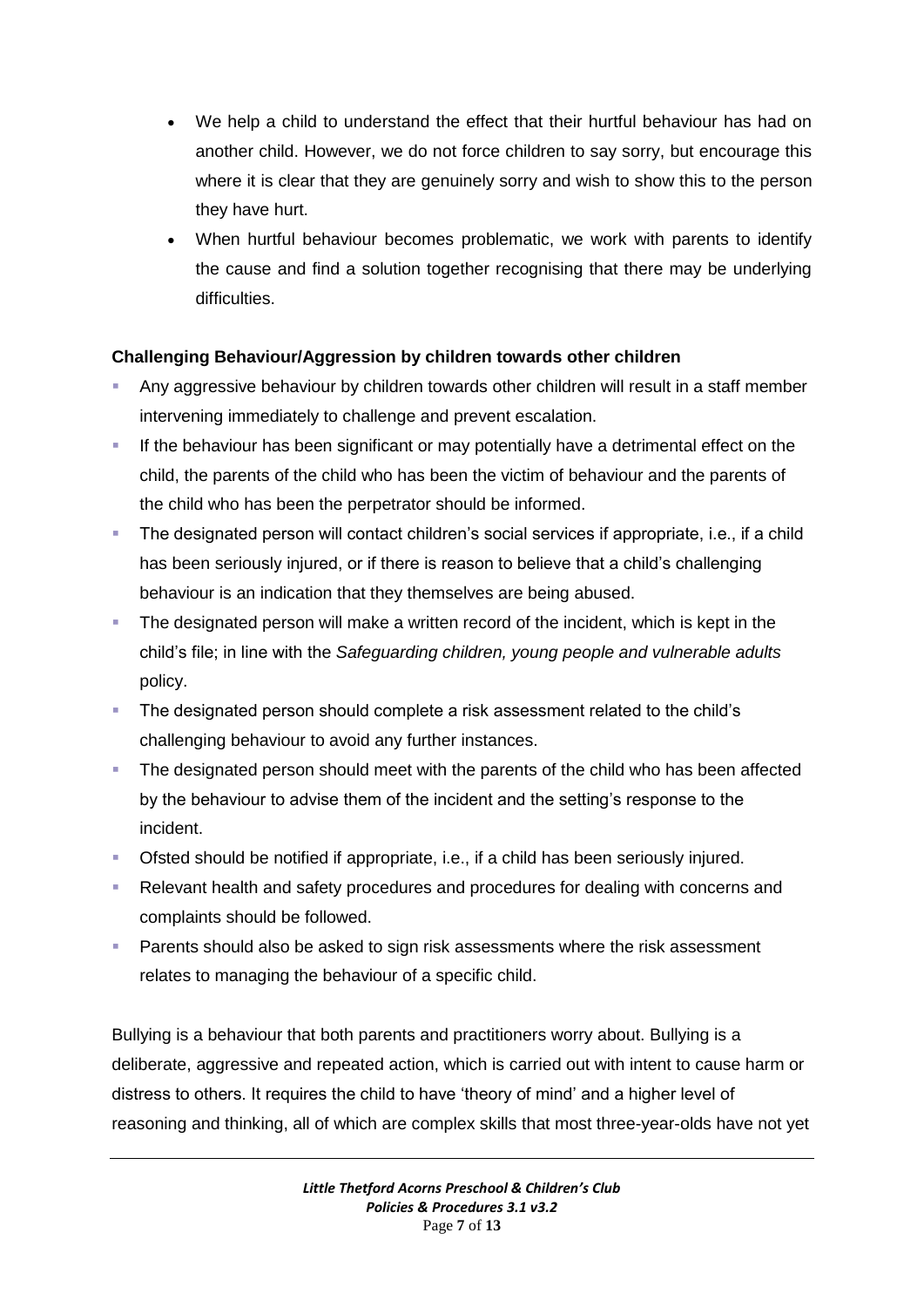developed (usually after the age of four along with empathy). Therefore, an outburst by a three-year-old is more likely to be a reflection of the child's emotional well-being, their stage of development or a behaviour that they have copied from someone else.

Young children are keen observers and more likely to copy behaviours, which mimic the actions of others, especially the actions of people they have established a relationship with. These are learnt behaviours rather than premeditated behaviours because children this young do not have sufficiently sophisticated cognition to carry out the type of bullying an older child can do. Unless addressed early, this type of pre-bullying behaviour in young children can lead on to bullying behaviour later in childhood. The fear is that by labelling a child as a bully so early in life we risk influencing negative perceptions and expectations of the child which will impact on their self-image, self-esteem and may adversely affect their long term behaviour. This label can stick with the child for the rest of their life.

# **Bullying**

- We take bullying very seriously. Bullying involves the persistent physical or verbal abuse of another child or children. It is characterised by intent to hurt, often planned, and is accompanied by an awareness of the impact of the bullying behaviour.
- A child who is bullying has reached a stage of cognitive development where he or she is able to plan to carry out a premeditated intent to cause distress in another. Bullying can occur in children five years old and over and may well be an issue in after school clubs and holiday schemes catering for slightly older children.
- If a child bullies another child or children:
	- we show the children who have been bullied that we are able to listen to their concerns and act upon them;
	- we intervene to stop the child who is bullying from harming the other child or children;
	- we explain to the child doing the bullying why her/his behaviour is not acceptable;
	- we give reassurance to the child or children who have been bullied;
	- we help the child who has done the bullying to recognise the impact of their actions;
	- we make sure that children who bully receive positive feedback for considerate behaviour and are given opportunities to practise and reflect on considerate behaviour;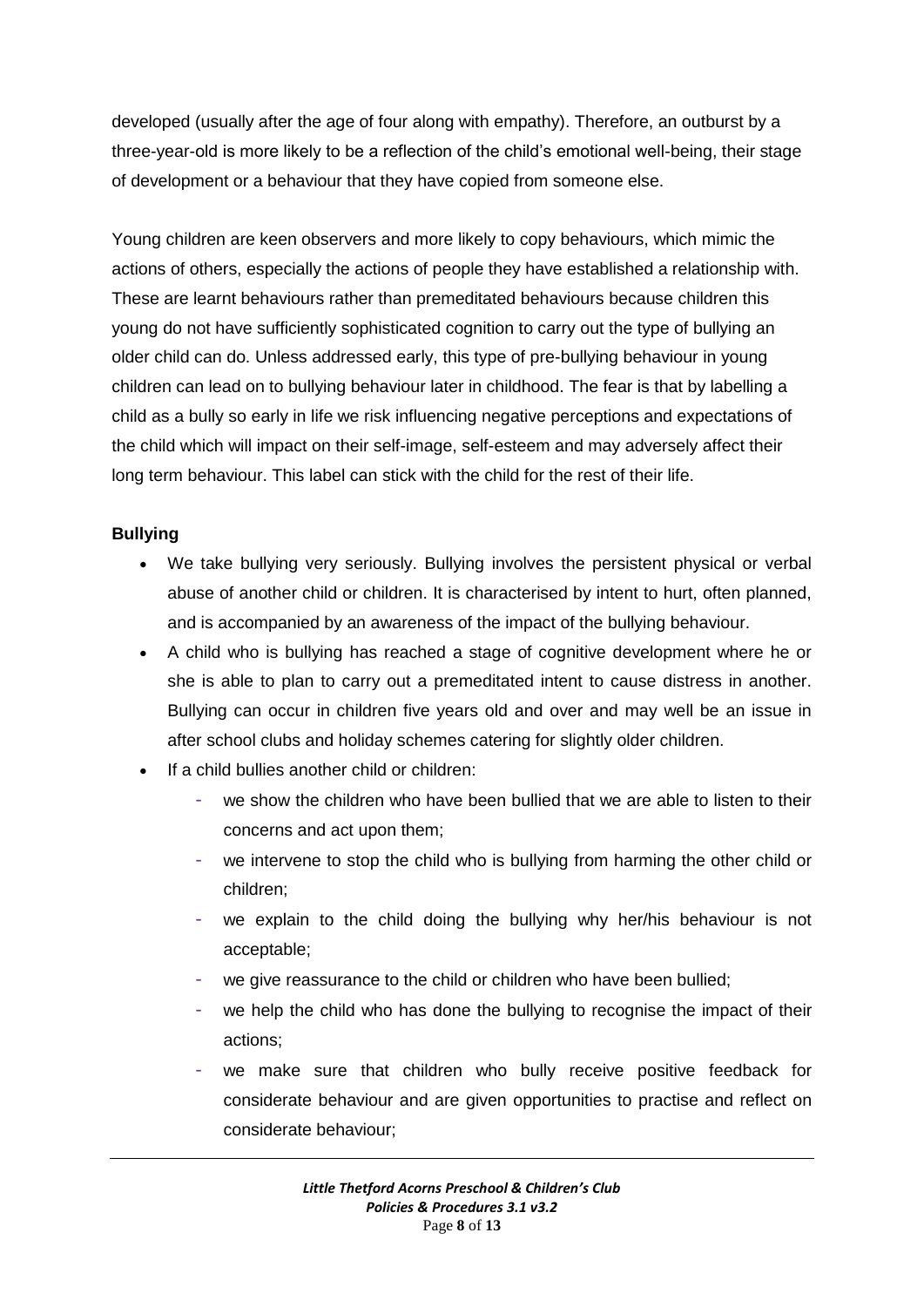- we do not label children who bully as 'bullies';
- we recognise that children who bully may be experiencing bullying themselves, or be subject to abuse or other circumstance, causing them to express their anger in negative ways towards others;
- we recognise that children who bully are often unable to empathise with others and for this reason we do not insist that they say sorry unless it is clear that they feel genuine remorse for what they have done. Empty apologies are just as hurtful to the bullied child as the original behaviour;
- we discuss what has happened with the parents of the child who did the bullying and work out with them a plan for handling the child's behaviour; and
- we share what has happened with the parents of the child who has been bullied, explaining that the child who did the bullying is being helped to adopt more acceptable ways of behaving.

#### **Stepped approach**

#### **Step 1**

- We will ensure that EYFS guidance relating to 'behaviour management' is incorporated into relevant policy and procedures;
- We will be knowledgeable with, and apply the setting's procedures on Promoting Positive Behaviour;
- We will undertake an annual audit of the provision to ensure the environment and practices supports healthy social and emotional development. Findings from the audit are considered by management and relevant adjustments applied. (A useful guide to assessing the well-being of children can be found at www.kindengezin.be/img/sics-ziko-manual.pdf)
- We will ensure that all staff are supported to address issues relating to behaviour including applying initial and focused intervention approaches (see below).

# **Step 2**

- We address unwanted behaviours using the agreed and consistently applied initial intervention approach. If the unwanted behaviour does not reoccur or cause concern then normal monitoring will resume.
- Behaviours that result in concern for the child and/or others will be discussed between the key person, the behaviour management coordinator, Special Educational Needs Coordinator (SENCO) and the Manager. During the meeting, the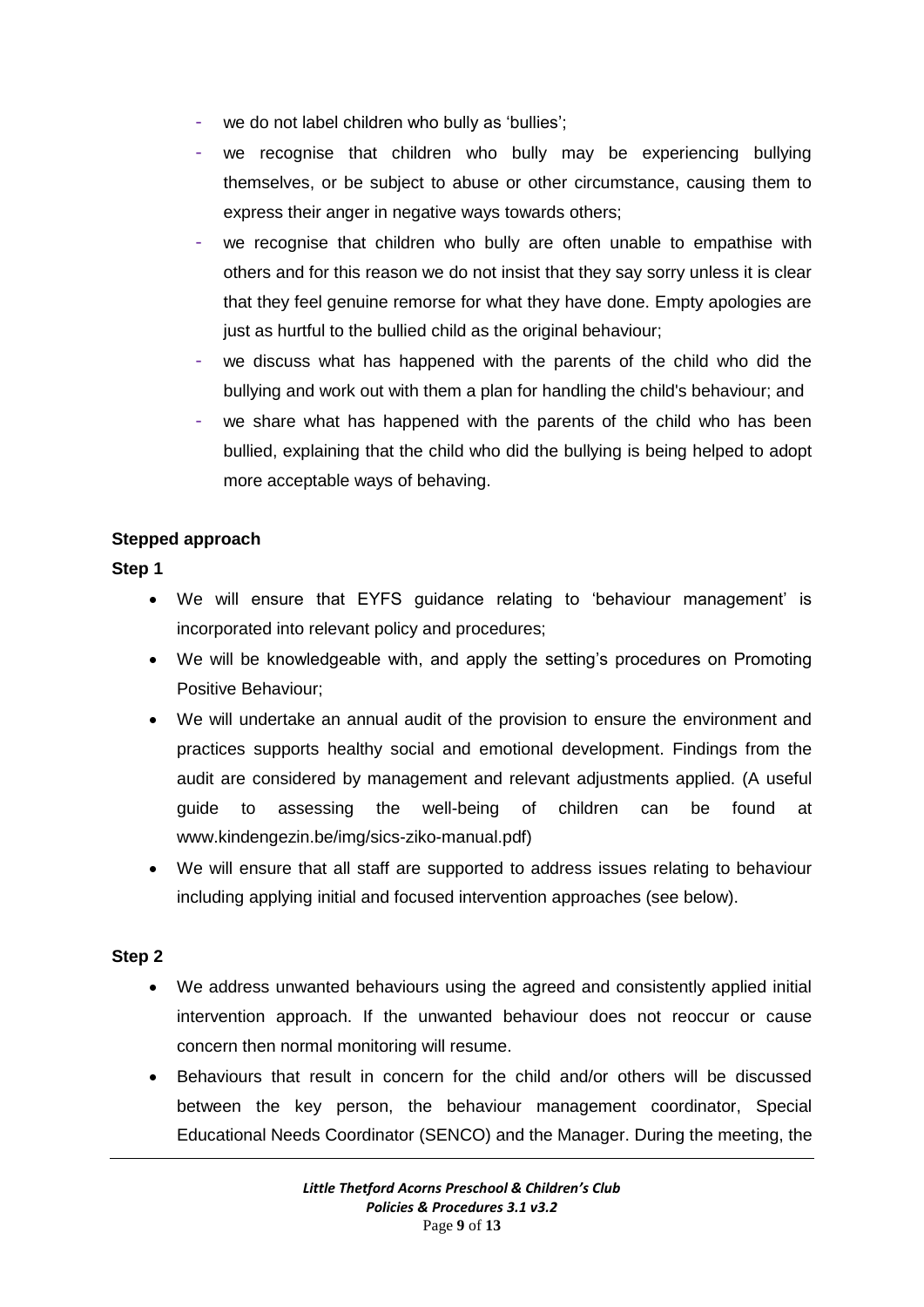key person will use their knowledge and assessments of the child to share any known influencing factors (new baby, additional needs, illness etc.) in order to place the behaviour into context. Appropriate adjustments to practice will be agreed and, if successful, normal monitoring resumed. Our monitoring will include the completion of running records that are to be completed by all staff and overseen by the SENco and the Setting Manager.

- If the behaviour continues to reoccur and remain a concern then the key person should liaise with parents to discuss possible reasons for the behaviour and to agree next steps. If a cause for the behaviour is not known, or only occurs whilst in the setting, then the SENCO will suggest using a focused intervention approach to identify a trigger for the behaviour. This will include the continuation of the completion of running records and with the support of the SENCo, Setting Manager and parents a Targeted Support Plan will be planned, agreed and implemented.
- If a trigger is identified then the SENCO and key person will meet with the parents to plan support for the child through developing an action plan. If relevant, recommended actions for dealing with the behaviour at home should be agreed with the parent/s and incorporated into the plan. Other members of the staff team should be informed and help implement the agreed actions in the action plan. The plan should be monitored and reviewed regularly by the key person and SENCO until improvement is noticed.

# **Step 3**

- If despite applying the initial intervention and focused intervention approaches the behaviour continues to occur, and/or is of significant concern, then the behaviour coordinator and SENCO will invite the parents to a meeting to discuss external referral and next steps for supporting the child in the setting.
- It may be agreed that the Early Help Assessment process should begin and that specialist help be sought for the child. This support may address either developmental or welfare needs. If the child's behaviour is part of a range of welfare concerns that also include a concern that the child may be suffering, or likely to suffer significant harm, we will follow the Safeguarding and Children and Child Protection Policy (1.2). It may also be agreed that the child should be referred for an Education, Health and Care assessment. (See Supporting Children with SEN policy 9.2)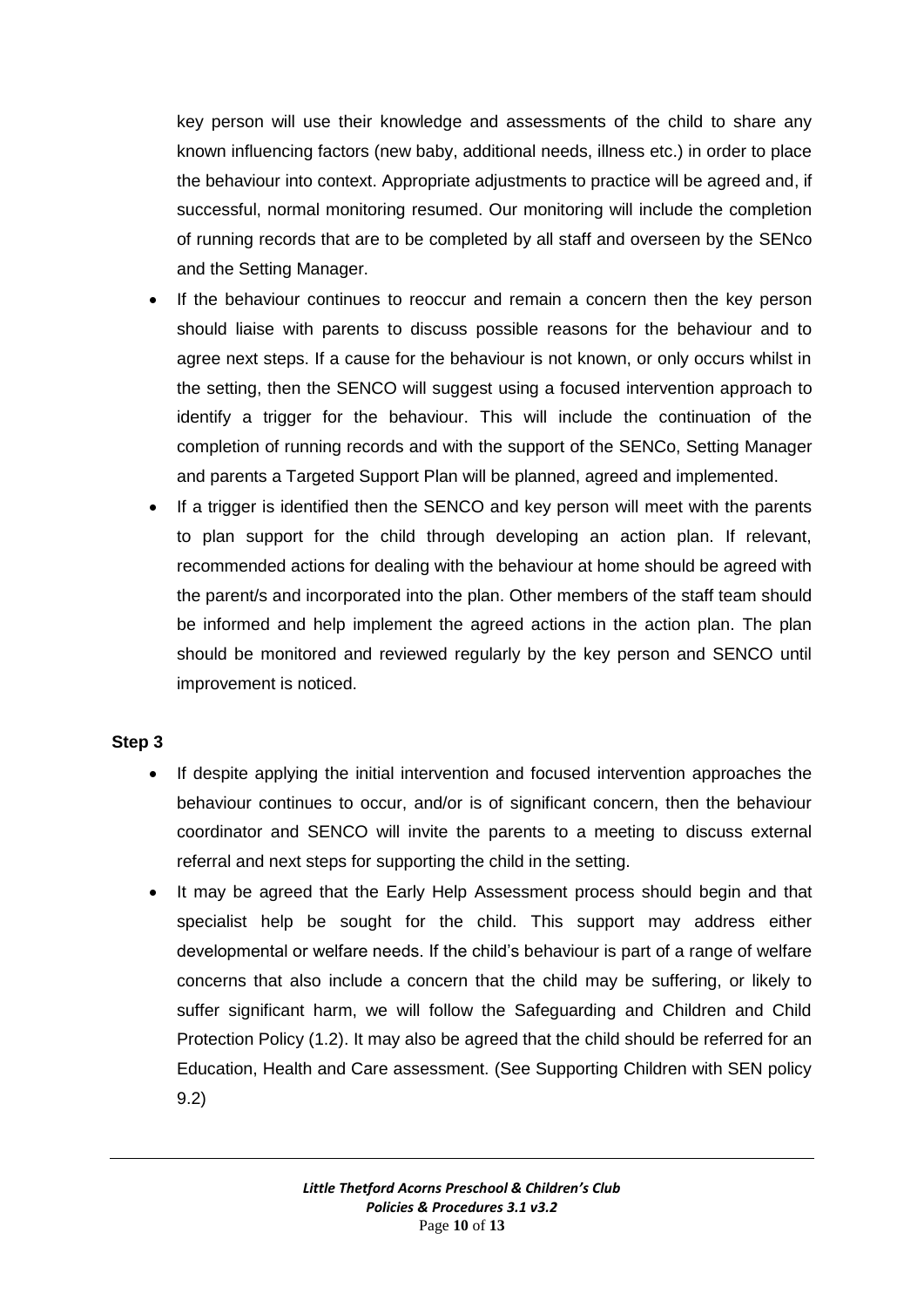Advice provided by external agencies should be incorporated into the child's action plan and regular multi-disciplinary meetings held to review the child's progress.

#### **Initial intervention approach**

- We use an initial problem solving intervention for all situations in which a child or children are distressed from conflict. All staff use this intervention consistently.
- This type of approach involves an adult approaching the situation calmly, stopping any hurtful actions, acknowledging the feelings of those involved, gathering information and restating the issue to help children reflect, regain control of the situation and resolve the situation themselves.

# **Focused intervention approach**

- The reasons for some types of behaviour are not always apparent, despite the knowledge and input from key staff and parents.
- Where we have considered all possible reasons, then a focused intervention approach should then be applied.
- This approach allows the key person and behaviour coordinator to observe, reflect and identify causes and functions of unwanted behaviour in the wider context of other known influences on the child.
- We follow the ABC method which uses key observations to identify:

a) an event or activity (antecedent) that occurred immediately before a particular behaviour,

b) what behaviour was observed and recorded at the time of the incident, and c) what the consequences were following the behaviour.

 Once analysed, the focused intervention should help determine the cause (e.g. ownership of a toy or fear of a situation) and function of the behaviour (to obtain the toy or avoid a situation) and suitable support will be applied.

# **Use of rewards and sanctions**

- All children need consistent messages, clear boundaries and guidance to intrinsically manage their behaviour through self-reflection and control.
- Rewards such as excessive praise and stickers may provide an immediate change in the behaviour but will not teach children how to act when a 'prize' is not being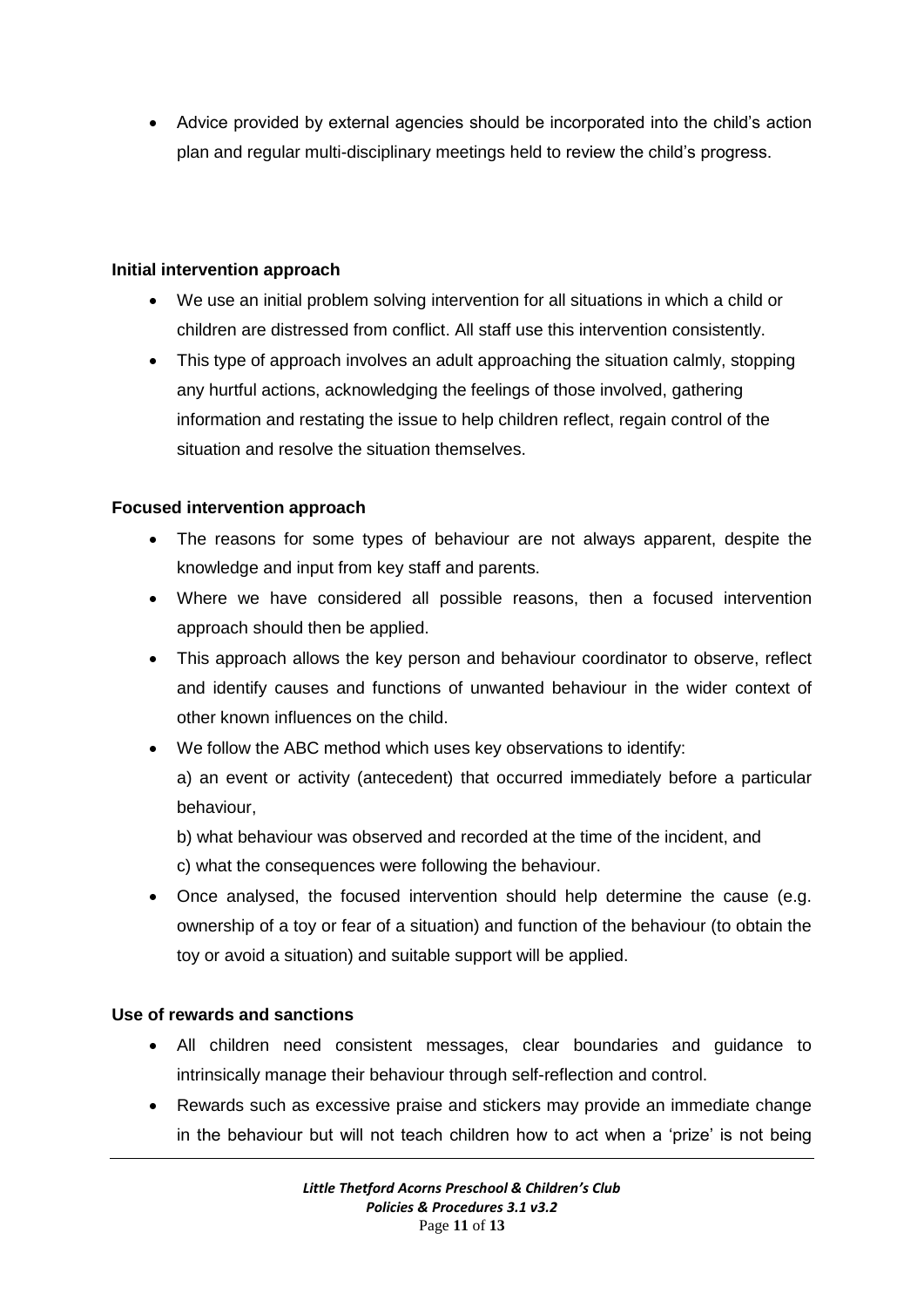given, or provide the child with the skills to manage situations and their emotions. Instead, a child is taught how to be 'compliant' and respond to meet an adult's own expectations in order to obtain a reward (or for fear of a sanction). If used, then the type of rewards and their functions must be carefully considered before applying.

 Children should never be labelled, criticised, humiliated, punished, shouted at or isolated by removing them from the group and left alone. However, if necessary children will be accompanied and removed from the group or the situation in order to calm down in a designated area with the use of a sand timer and, if appropriate, helped to reflect on what has happened.

#### **Use of physical intervention**

- The term physical intervention is used to describe any forceful physical contact by an adult to a child such as grabbing, pulling, dragging, or any form of restraint of a child such as holding down. Where a child is upset or angry, staff will speak to them calmly, encouraging them to vent their frustration in other ways by diverting the child's attention.
- Staff should not use physical intervention, or the threat of physical intervention, to manage a child's behaviour unless it is necessary to use "reasonable force in order to prevent children from injuring themselves or others or damage property" (EYFS).
- If "reasonable force" has been used for any of the reasons shown above, parents are to be informed on the same day that it occurs. The intervention will be recorded as soon as possible within the child's file, which states clearly when and how parents were informed.
- Corporal (physical) punishment of any kind should never be used or threatened, as this could adversely affect a child's well-being.

# **Challenging unwanted behaviour from adults in the setting**

- Settings will not tolerate behaviour from an adult which demonstrates a dislike, prejudice and/or discriminatory attitude or action towards any individual or group. This includes negativity towards groups and individuals living outside the UK (xenophobia). This also applies to the same behaviour if directed towards specific groups of people and individuals who are British Citizens residing in the UK.
- Allegations of discriminatory remarks or behaviour including xenophobia made in the setting by any adult will be taken seriously. The perpetrator will be asked to stop the